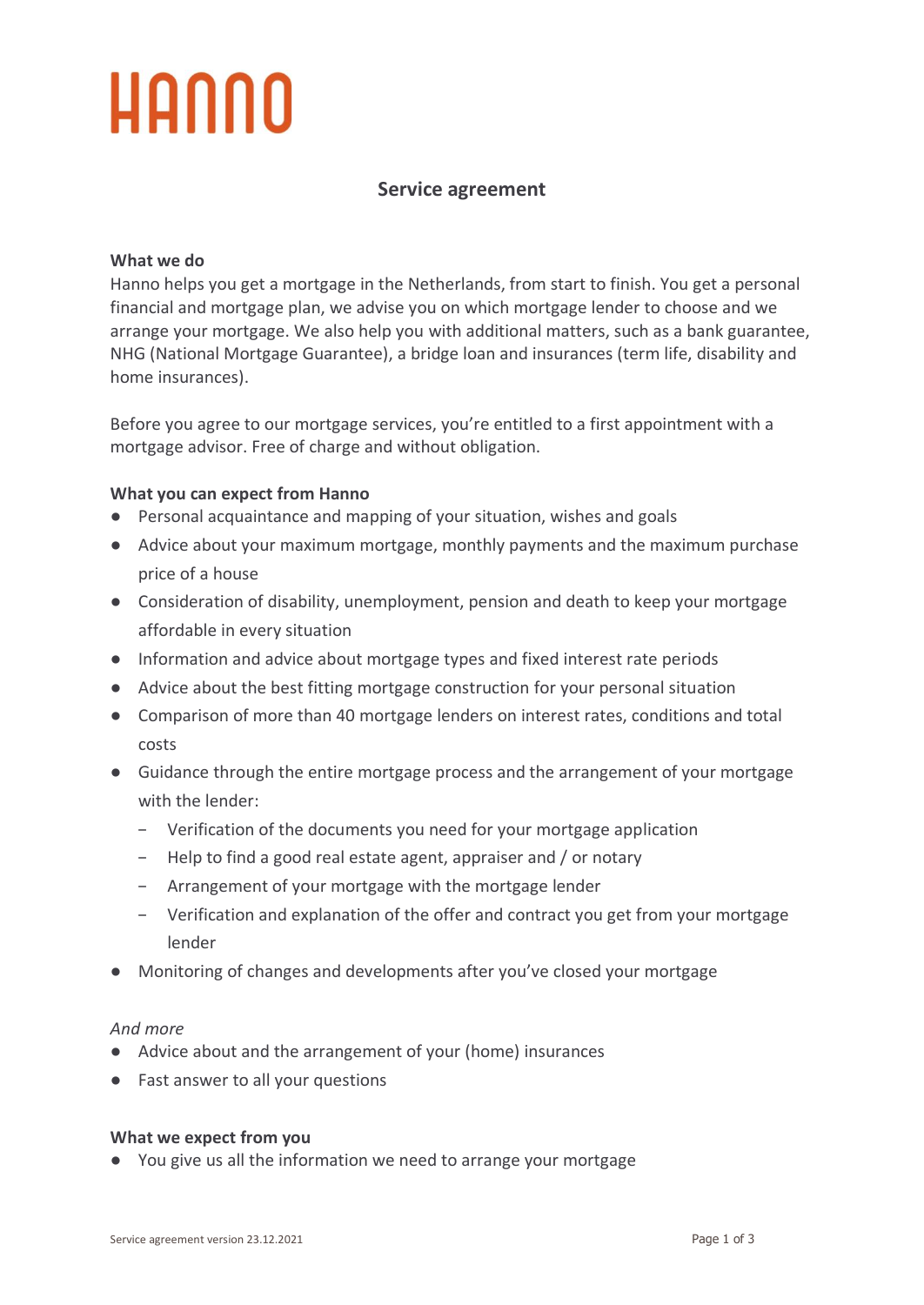- You must provide your information on time and in the right way, see **hanno.nl/documents**
- You respond timely to questions and requests for additional information
- You honour our appointments or cancel them well in advance
- If something changes in your situation you inform us instantly

## **Fees**

For a mortgage advice and the arrangement of your mortgage with the lender, you pay us a fee based on your personal situation.

## *Mortgage advice and mediation*

- First time buyer, one person: € 1.495
- First time buyer, two persons:  $£ 1.795$
- Next time buyer, refinance or increase mortgage, one person: € 1.995
- Next time buyer, refinance or increase mortgage, two persons: € 2.295
- Buy-to-let / investment mortgage: € 2.995

These fees consist of an amount for mortgage advice and an amount of  $\epsilon$  500 for arranging your mortgage with the lender (mediation).

## *Additional fees*

Sometimes your mortgage advice is more complicated. In that case we will charge you additional fee(s).

## *Income*

- Self-employed / CoC: € 500
- $\bullet$  DGA/AB/Ltd.:  $\epsilon$  750
- Other income source (flex income, rental income, other): € 500
- Pension (now or within the next ten years):  $\epsilon$  250

## *Loan*

- Bank guarantee (mediation): € 125
- Bridging mortgage: € 250
- Transitional arrangement savings or investment mortgage: € 500
- Starters loan SVN: € 500
- Family loan: € 250

## *Personal situation*

• Expat / non-Dutch nationality:  $\epsilon$  250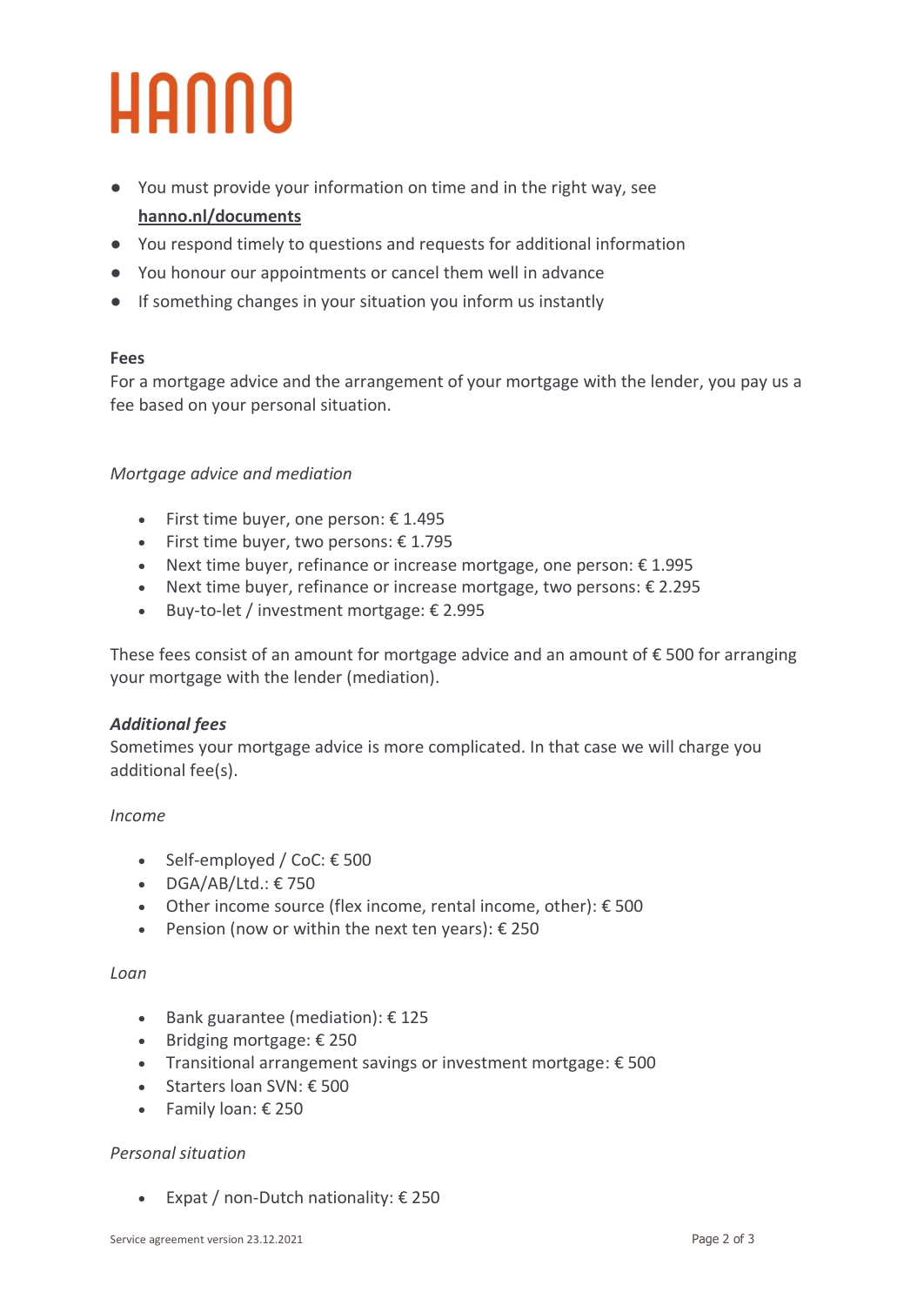• Divorce or break up (buy out an ex-partner):  $\epsilon$  750

## *Special situation*

- Self-build house / CPO: € 750
- Purchase price / mortgage amount  $> \epsilon$  1.000.000:  $\epsilon$  250

## *Adjustments*

- Modify a mortgage interest quote: € 250
- Modify a final mortgage quote: € 750

## *Insurance*

- Mortgage life insurance, combined with mortgage advice:  $\epsilon$  150
- Mortgage life insurance, without a mortgage advice: € 300

## *Other*

- $\bullet$  Hourly fee:  $\epsilon$  125. In special cases, when your mortgage advice takes us more time, you will have to pay an additional hourly fee. We will always discuss this in advance.
- To be able to charge a very competitive fee, you have to provide your mortgage application documents in the right way. See **hanno.nl/documents**. We don't quibble over a small mistake. But if you provide them incorrectly or too late, it takes us a lot of time. We'll charge you € 125 for this.
- Dossier costs: € 325. Sometimes (budget) mortgage lenders charge dossier costs for processing your mortgage application. We will pass these costs on to you, without additional fees.
- $\bullet$  No mediation:  $\text{-} \epsilon$  500. If we only help you with the mortgage advice and don't have to arrange your mortgage with the lender, you don't have to pay for mediation. This will get you a € 500 discount.

## **If you don't get a mortgage**

It's possible that you decide not to proceed with your mortgage application. As long as you haven't signed a (preliminary) proposal, you don't have to pay us for arranging the mortgage with the lender.

If a mortgage lender doesn't grant you a mortgage, even though you've met all their conditions and don't have a negative BKR code, we'll cover the costs of your advice and mortgage application.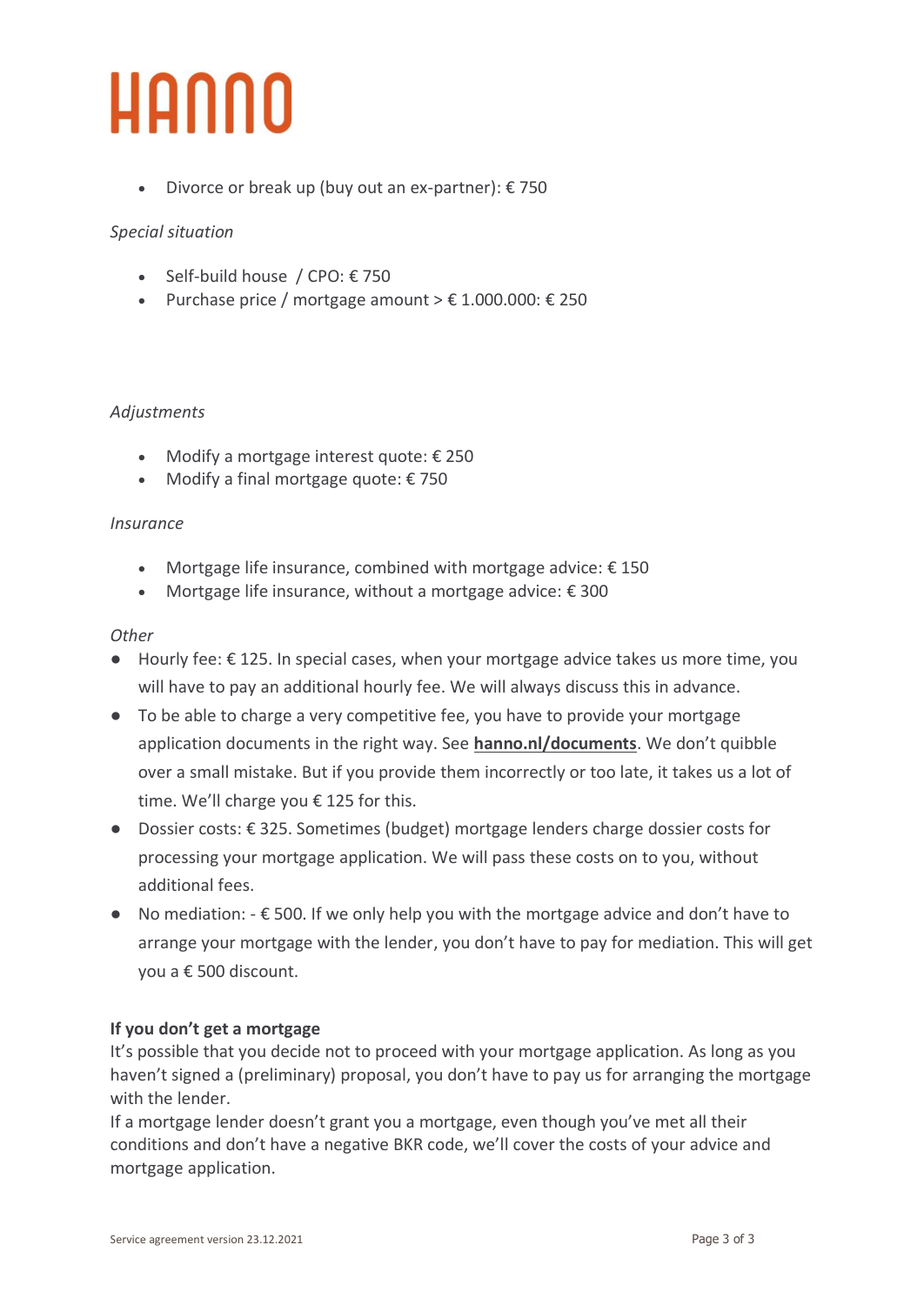## **Payment**

After you've accepted the definitive offer of your mortgage lender, we'll send you an invoice. This invoice has to be paid within ten days from the date of invoice. If we don't receive a full payment within ten days, we can charge you extra costs and / or stop our work for you. Hanno is also allowed to request payment of the invoice via the notary.

## **Other conditions**

## *Financing clause*

If you've bought your house with a financing clause, we do everything we can to get your mortgage approved before the stated date. If you don't receive a final mortgage offer on time, you'll have to extend the date or terminate the preliminary purchase agreement yourself. We can never guarantee that the mortgage will be approved before a certain date. After all, the mortgage provider is the only one who can. Therefore, Hanno can never be responsible for any potential damages as a result of not making a deadline.

## *Different information*

If information you obtain on our website, during appointments, phone calls, emails or any other way differs from this service agreement, the information in this service agreement is leading.

## **Assignment and signature**

Yes, I / we

- order Hanno to give me / us a mortgage advice and arrange the mortgage; and
- agree to the conditions in this service agreement; and
- give Hanno permission to process my / our personal data and share it with all third parties that are involved in the mortgage application; and
- agree to Hanno's [terms and conditions and privacy policy;](https://www.hanno.nl/service/voorwaarden/) and
- authorise Hanno to obtain information about my / our current and future mortgage(s) from the lender(s).

|                      | <b>Client 1</b> | <b>Client 2</b> |
|----------------------|-----------------|-----------------|
| First and last name  |                 |                 |
| Date of birth        |                 |                 |
| Street and number    |                 |                 |
| Postal code and city |                 |                 |
| Phone                |                 |                 |
| Email                |                 |                 |
| (Action code)        |                 |                 |